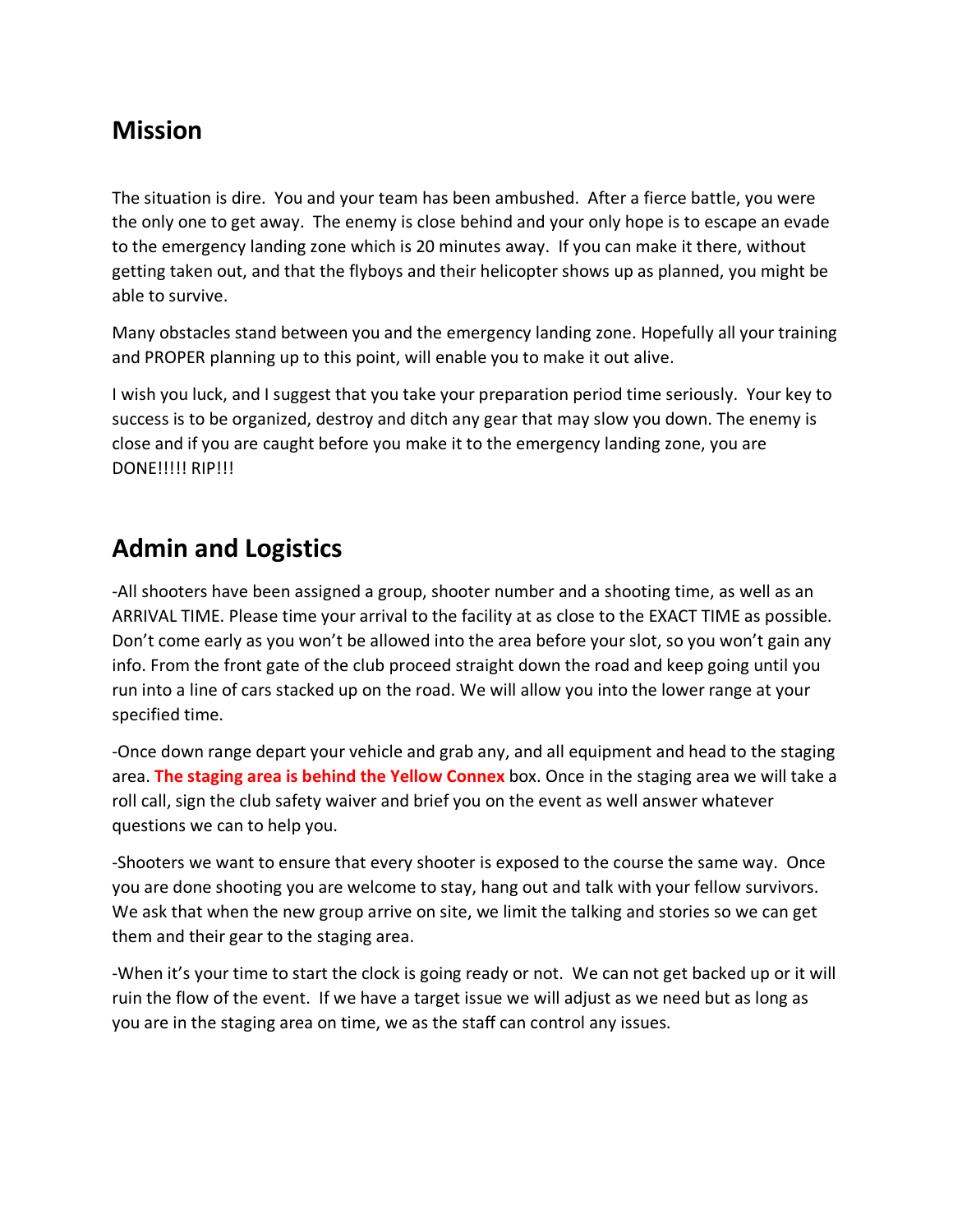-Your group brief will only be given once, which will be 10 minutes after your group arrival time

# **Event rules-(important read twice)**

- **YOU ARE ON YOUR OWN** the RO will not be answering questions as you go. They are there to count the number of enemy you destroy on the way to extract, and to ensure your safe.

- Your safety officer will be at the start area in enough time to warn you and start you.

- At starting point you will **remove** your ECI (empty chamber indicator)

- Once timer starts you will head to the first position and start the course.

- When you move from position to position you may leave the magazine in the gun. Bolt actions your bolt must be open when moving, Semi-Auto's must yell out SAFE and place your rifle on **SAFE** then you can move.

- We will have a **semi lax 180 Degree safety line**, do your best to keep the rifle orientated down range and up so that we are not muzzling the shooters ahead of you.

-Upon reaching a shooting position you will find the spot where you are to shoot from **MARKED** with a piece of **ORANGE** tape. IF there are multiple positions they will be marked with **ORANGE** tape as well as **NUMBERED**.

- Each shooting position will have a **PICTURE**, with what your target or targets LOOK like as well as the ranges marked next to each of them. You are to scan the battlefield and locate the targets and engage them**. ALL of them!!!**

- You must scan and find each target and engage them, or neutralize them in order to keep advancing to your extract point.

- The only thing you are **allowed to leave** on the course is dead targets and shell casings. So, ensure as you move from place to place, that you scan your area for target indicators so that the enemy cannot track you. (ex. ANYTHING from paper, earplugs, hats, cloths, gear, ect,). If you vacate a shooting position and arrive at the next position you have now lost that piece of gear for the remainder of the event, and you have now received **a 3 shot penalty**. We will allow dropped rounds, while loading or moving, misfires or jams ect to be penalty free.

- You are LIMITED TO 3 magazines with a MAXIMUM of 15 rounds per magazine.

- **Don't get caught**. The shooter starting 10 minutes behind you can bump you off the course. We have a method in place to ensure that the shooter behind you has at least a **50% hit ratio** if they do, then your **"caught"** by the enemy and you are done and off the course. If the enemy behind you catches you and doesn't have a 50% ratio then they are **"caught"** and off the course!!

- Scoring is **1 point per hit** and we will also log your time down to use to break any ties.

- **Trophies will be awarded to 1st, 2nd,and 3rd Place**. Watch the leaderboard we will update it every hour. If you're on the board, stick around as you may have a trophy coming. If not, you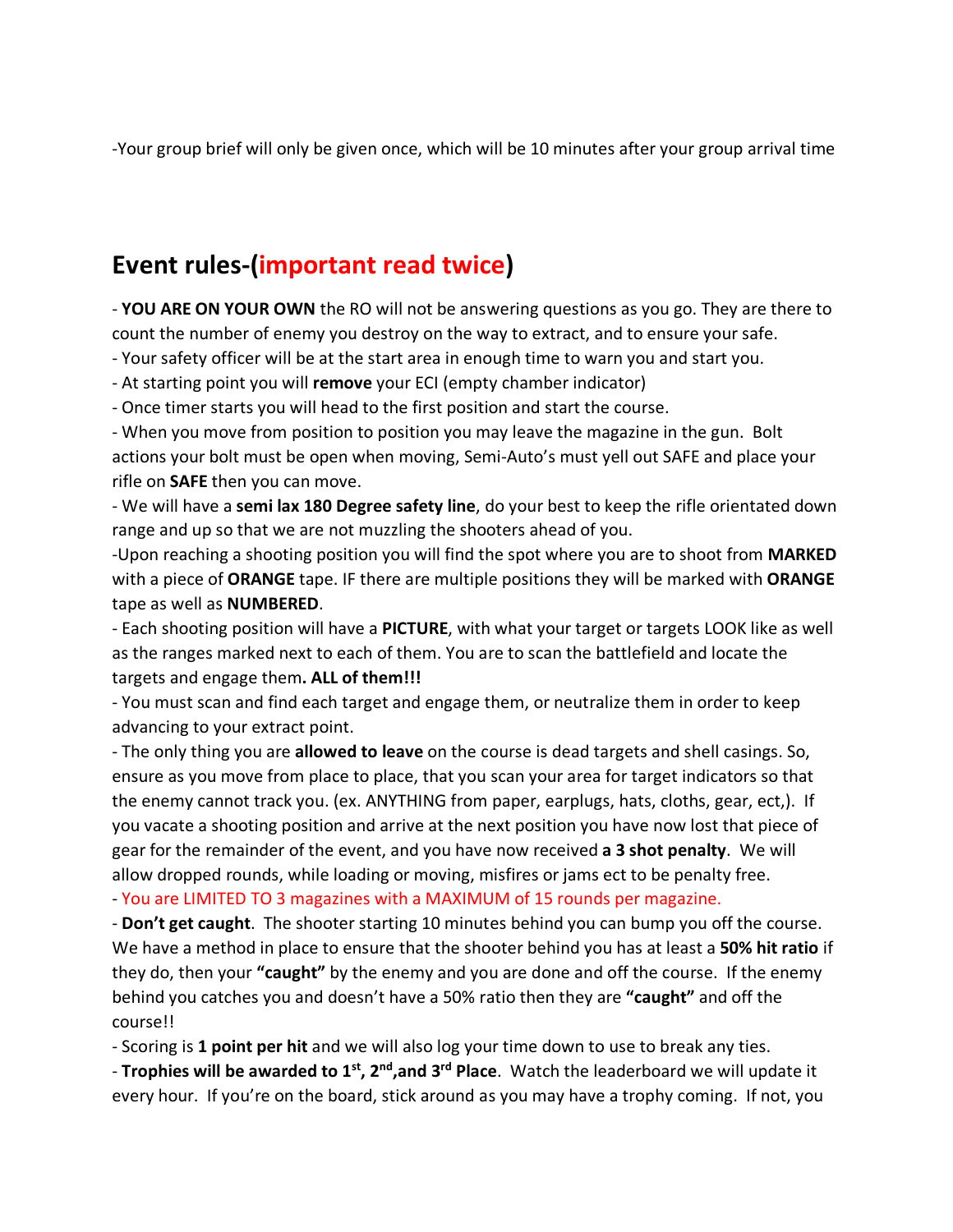are free to hang out, help or leave. Reminder we will have **limited parking available** as we will have a lot of areas screened off from view.

**Pretty Basic stuff, and I will answer all questions, as well as have a sample to explain things to you at start position.**

# **INTELLIGENCE**

Min round count is **90** if you don't miss. I recommend you have more!!! If you bring 120-150 you shouldn't need them but better to be safe

**Max Score is 90 points and fastest time breaks tie.**

#### **POSITION #1**

1. 143 yards

#### **POSITION #2**

- 1. 125 yards
- 2. 141 yards
- 3. 164 yards

### **POSITION #3**

- 1. 86 yards
- 2. 148 yards
- 3. 159 yards
- 4. 194 yards

#### **POSITION #4**

1. 205 yards

### **POSITION #5**

- 1. 115 yards
- 2. 132 yards
- 3. 150 yards
- 4. 200 yards

### **POSITION #6**

1. 110 yards

#### **POSITION #7**

1. 108 yards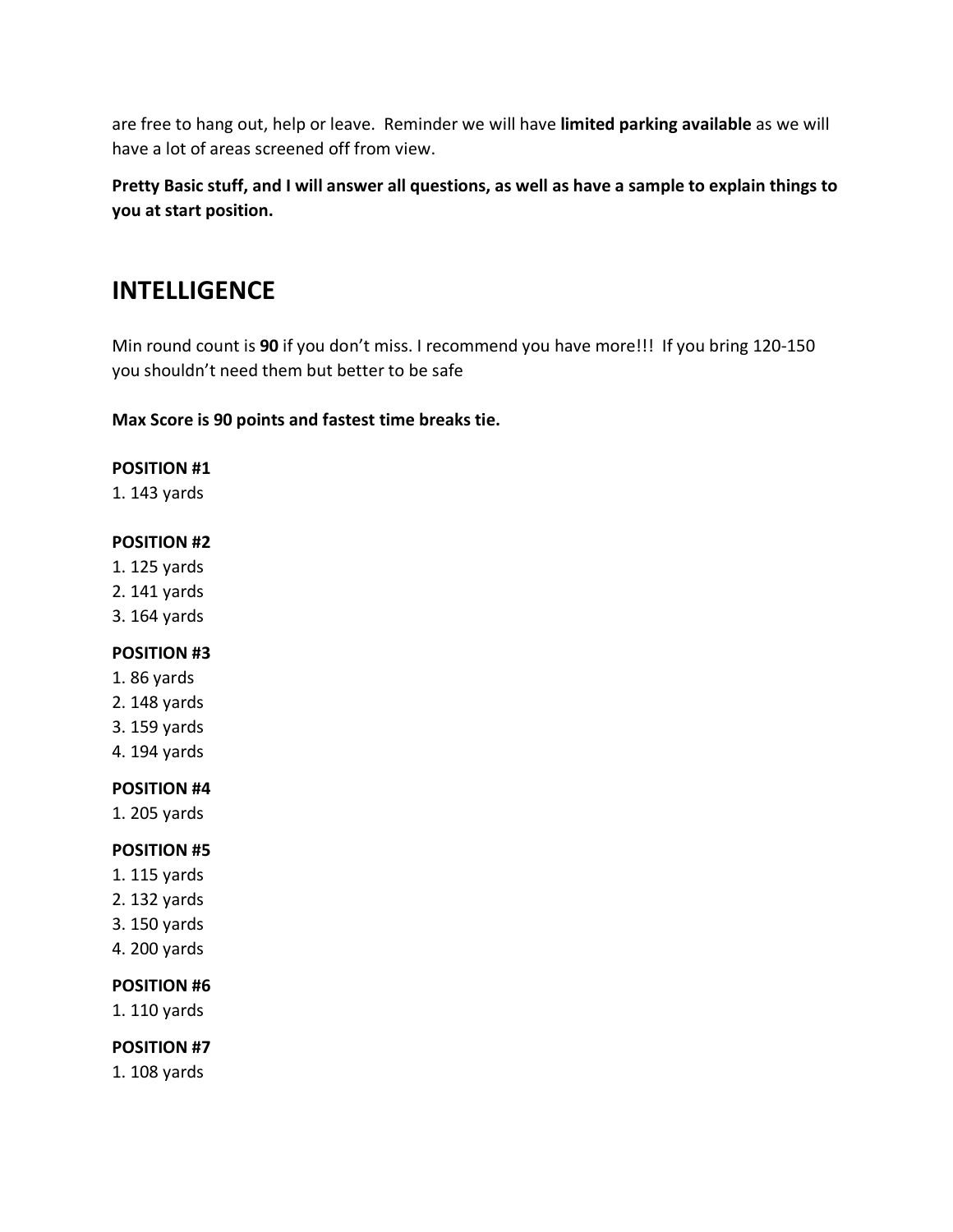### **POSITION #8**

- 1. 85 yards
- 2. 91 yards
- 3. 110 yards

## **POSITION #9**

- 1. 57 yards
- 2. 72 yards
- 3. 84 yards
- 4. 105 yards

#### **Time Slots**

| Group 1                                                                                           | <b>Arrival Time: 0815</b> | Prep and brief time 830-900 |  |  |
|---------------------------------------------------------------------------------------------------|---------------------------|-----------------------------|--|--|
| <b>Shooter</b>                                                                                    | <b>Name</b>               | <b>Your start Time</b>      |  |  |
| 1                                                                                                 | <b>Eric Allegree</b>      | 0900                        |  |  |
| 2                                                                                                 | Justin Light              | 0920                        |  |  |
| 3                                                                                                 | <b>Anthony Hughes</b>     | 0930                        |  |  |
| 4                                                                                                 | <b>Rick Wanner</b>        | 0940                        |  |  |
| 5                                                                                                 | Tom Walsh                 | 0950                        |  |  |
| 6                                                                                                 | <b>Keith Minard</b>       | 1000                        |  |  |
|                                                                                                   | <b>Scott Francis</b>      | 1010                        |  |  |
| 8                                                                                                 | <b>Brad Hancock</b>       | 1020                        |  |  |
| 9                                                                                                 | <b>Timothy Swain</b>      | 1030                        |  |  |
| 10                                                                                                | Nick Bazzone              | 1040                        |  |  |
| Remain in your car in line awaiting access to park. You will have plenty of time to prepare after |                           |                             |  |  |
| brief.                                                                                            |                           |                             |  |  |

| Group 2                                                                                           | <b>Arrival Time: 1020</b> | Prep and brief time 1020-1050 |  |  |
|---------------------------------------------------------------------------------------------------|---------------------------|-------------------------------|--|--|
| <b>Shooter</b>                                                                                    | <b>Name</b>               | <b>Your start Time</b>        |  |  |
|                                                                                                   | David Huber               | 1050                          |  |  |
| 2                                                                                                 | <b>Robert Williams</b>    | 1100                          |  |  |
| 3                                                                                                 | <b>Scott Bass</b>         | 1110                          |  |  |
| 4                                                                                                 | <b>Willard Persinger</b>  | 1120                          |  |  |
| 5                                                                                                 | <b>Bret Dewitt</b>        | 1130                          |  |  |
| 6                                                                                                 | <b>Scott Turner</b>       | 1140                          |  |  |
|                                                                                                   |                           | 1150                          |  |  |
| 8                                                                                                 |                           | 1200                          |  |  |
| 9                                                                                                 |                           | 1210                          |  |  |
| 10                                                                                                |                           | 1220                          |  |  |
| Remain in your car in line awaiting access to park. You will have plenty of time to prepare after |                           |                               |  |  |
| brief.                                                                                            |                           |                               |  |  |